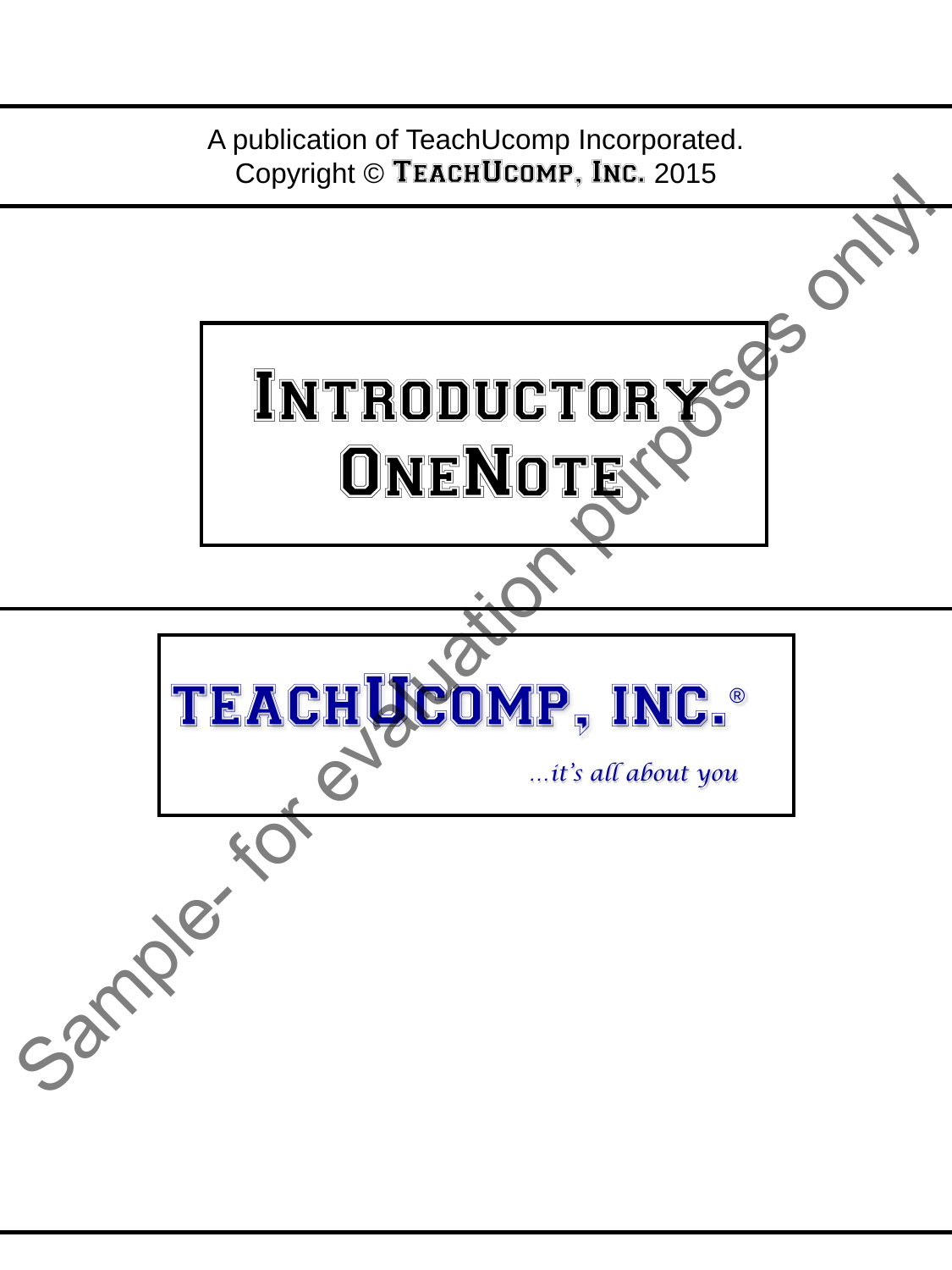# Introductory OneNote

### **Copyright:**

Copyright © 2015 by TeachUcomp, Inc. All rights reserved. This publication, or any part thereof, may not be reproduced or stored in a retrieval system, or transmitted in any form or by any means, electronic, mechanical, recording, photocopying, or otherwise, without the express written permission of TeachUcomp, Inc.

For PDF manuals, TeachUcomp, Inc. allows the owner of the PDF manual to make up to 2 additional copies of the PDF manual that the owner may place on up to 2 additional non-shared computer hard drives for ease of use when using the accompanying video lessons. TeachUcomp, Inc. also grants unlimited personal printing rights to the owner, strictly limited to the purposes of not-for-profit personal or private education or research.

The unauthorized reproduction or distribution of this copyrighted work is illegal. Criminal copyright infringement, including infringement without monetary gain, is investigated by the FBI and is punishable by up to five years in federal prison and a fine of \$250,000.

#### **Trademark Acknowledgements:**

Windows, Windows XP, Windows Vista, Windows 7, Windows 8, Windows 8.1, Windows 10, Microsoft Word 2003, Microsoft Word 2007, Microsoft Word 2010, Microsoft Word 2013, Microsoft Word 2016, Microsoft Excel 2003, Microsoft Excel 2007, Microsoft Excel 2010, Microsoft Excel 2013, Microsoft Excel 2016, Microsoft Access 2003, Microsoft Access 2007, Microsoft Access 2010, Microsoft Access 2013, Microsoft Access 2016, Microsoft PowerPoint 2003, Microsoft PowerPoint 2007, Microsoft PowerPoint 2010, Microsoft PowerPoint 2013, Microsoft PowerPoint 2016, Microsoft Project 2007, Microsoft Project 2010, Microsoft Project 2013, Microsoft Project 2016, Microsoft Outlook 2003, Microsoft Outlook 2007, Microsoft Outlook 2010, Microsoft Outlook 2013, Microsoft Outlook 2016, Microsoft OneNote 2003, Microsoft OneNote 2007, Microsoft OneNote 2010, Microsoft OneNote 2013, Microsoft OneNote 2016, Microsoft Publisher 2003, Microsoft Publisher 2007, Microsoft Publisher 2010, Microsoft Publisher 2013, Microsoft Publisher 2016, Microsoft Office 2003, Microsoft Office 2007, Microsoft Office 2010, Microsoft Office 2013, Microsoft Office 2016, Microsoft Office 365, Microsoft Bing, Microsoft OneDrive, Microsoft SharePoint, Microsoft Internet Explorer, Microsoft Edge, Microsoft Cortana, Windows Live, Windows Defender, Windows Exchange Server, Windows Exchange Server Online and Microsoft Security Essentials are registered trademarks of Microsoft Corporation. Other brand names and product names are trademarks or registered trademarks of their respective holders. Copyright © 2015 by Teach Union the new three servers. This publication, or any part the economic method in the purpose of the method in the method in the controlline of the method in the controlline of the method in the c

### **Disclaimer:**

While every precaution has been made in the production of this book, TeachUcomp, Inc. assumes no responsibility for errors or omissions. Nor is any liability assumed for damages resulting from the use of the information contained herein. These training materials are provided without any warranty whatsoever, including, but not limited to, the implied warranties of merchantability or fitness for a particular purpose. All names of persons or companies in this manual are fictional, unless otherwise noted.

# TeachUcomp, Inc.

Phone: (877) 925-8080 Web: http://www.teachucomp.com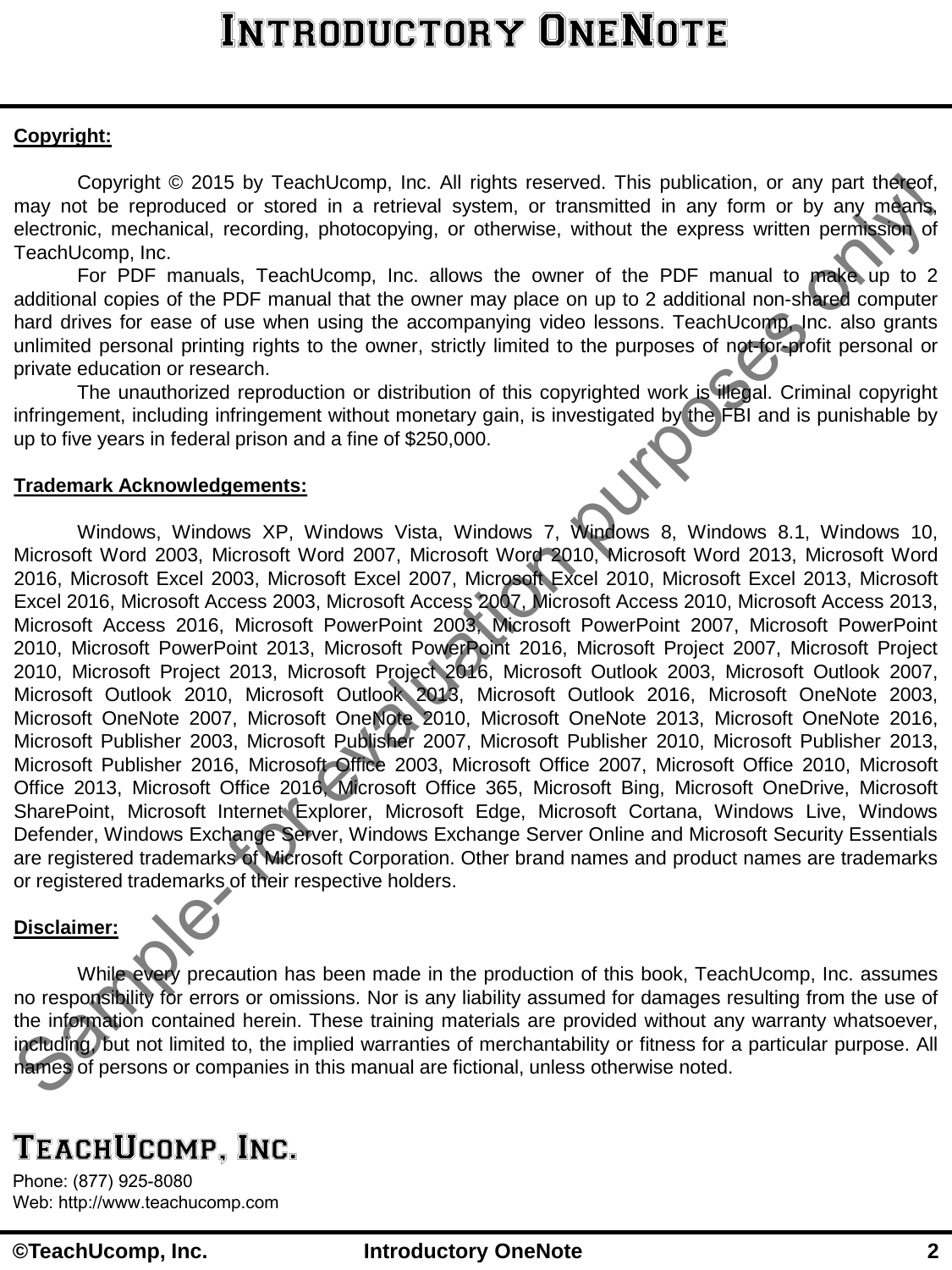Welcome to TeachUcomp, Inc.'s Introductory OneNote course. This course was designed to provide a solid foundation in OneNote.

Microsoft OneNote is a terrific program that allows for free-form information gathering, storage and sharing. OneNote is most effective when used on a regular basis. By taking the time to create a consistent data collection set and regular storage practices, OneNote will allow you to easily locate stored information when and where you need it. course. This course was designed to provide a solid<br>foundation in OneNote.<br>Microsoft OneNote is a terrific program that allows for<br>free-form information gathering, storage and Sharing.<br>OneNote is most effective when used o

With Microsoft OneNote, you can collect, save, and protect your information all in one place. OneNote can be used to take notes in a meeting or class, organize information in a logical (and personalized) way, and search for information when you need it.

Mastering OneNote Made Easy™ is a comprehensive course for those who are interested in learning to use OneNote in an effective and efficient manner.

We will begin the course by exploring the OneNote interface and learning about the various parts of the application. From there, we will explore how to create and configure notebooks, create and organize notes and share your information with others.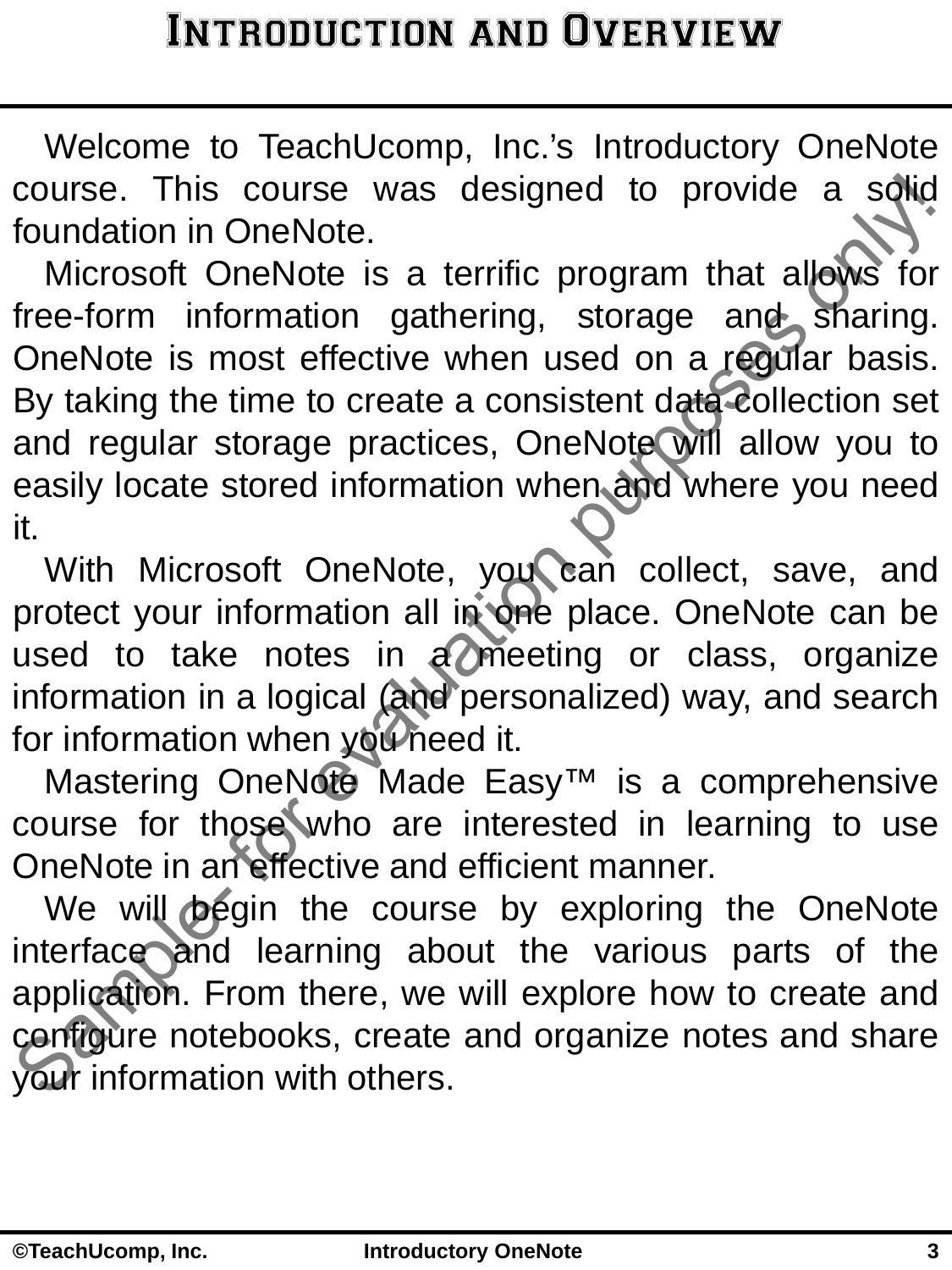# Table of Contents

| <b>Chapters/Lessons:</b>                                                            | $Page(s)$ : | <b>Chapters/Lessons:</b>                                                                             | $Page(s)$ :  |
|-------------------------------------------------------------------------------------|-------------|------------------------------------------------------------------------------------------------------|--------------|
| <b>CHAPTER 1- Getting Acquainted with OneNote</b>                                   | 5           | <b>CHAPTER 8- Viewing and Organizing Information</b>                                                 | 60           |
| 1.1- The OneNote Environment                                                        | $6 - 7$     | 8.1- Organizing the OneNote Interface                                                                | 61           |
| 1.2- The Title Bar                                                                  | 7           | 8.2- Creating New Windows                                                                            | 62           |
| 1.3- The Ribbon                                                                     | 8           | 8.3- Searching Content in a Notebook                                                                 | $62^{\circ}$ |
| 1.4- The "File" Tab and Backstage View                                              | 9           | 8.4- Wiki Linking                                                                                    | 63<br>64     |
| 1.5- The Quick Access Toolbar<br>1.6- The Scroll Bars                               | 10<br>10    | 8.5- Tagging Notes<br>8.6- Working with Sections                                                     | 65           |
| 1.7- The Mini Toolbar                                                               | 11          | 8.7- Section Groups                                                                                  | 66           |
| Getting Acquainted with OneNote-Actions                                             | $12 - 13$   | Viewing and Organizing Information- Actions                                                          | 67-70        |
| Getting Acquainted with OneNote-Exercises                                           | 14          | Viewing and Organizing Information- Exercises                                                        | 71           |
| <b>CHAPTER 2- Getting Started</b>                                                   | 15          | <b>CHAPTER 9- Stationery and Templates</b>                                                           | 72           |
| 2.1- Opening, Saving and Closing Notebooks                                          | 16          | 9.1- Applying Templates and Stationery                                                               | 73           |
| 2.2- Creating New Notebooks                                                         | 16-17       | 9.2- Custom Templates                                                                                | 73           |
| 2.3- Creating, Moving and Deleting Sections and Pages                               | 17          | 9.3- Choosing a Default Template                                                                     | 73           |
| 2.4- Creating, Moving and Deleting Subpages<br><b>Getting Started-Actions</b>       | 18<br>19-20 | Stationery and Templates-Actions                                                                     | 74           |
| <b>Getting Started- Exercises</b>                                                   | 21          | <b>Stationery and Templates-Exercises</b>                                                            | 75           |
|                                                                                     |             | <b>CHAPTER 10- Formatting Pages</b>                                                                  | 76           |
| <b>CHAPTER 3- Notes</b>                                                             | 22          | 10.1- Defining Paper Size and Margins                                                                | 77           |
| 3.1- Creating a Basic Note                                                          | 23          | 10.2- Formatting Page Backgrounds                                                                    | 77           |
| 3.2- Quick Notes<br>3.3- Copying and Pasting Content                                | 23<br>24    | 10.3- Adding a Background Graphic                                                                    | 78           |
| 3.4- Screen Clippings                                                               | 24          | <b>Formatting Pages-Actions</b>                                                                      | 79           |
| 3.5- Adding Pictures                                                                | 25          | <b>Formatting Pages-Exercises</b>                                                                    | 80           |
| 3.6- Adding Audio and Video Files                                                   | 25-26       |                                                                                                      |              |
| 3.7- Inserting Online Video- 2016 Only                                              | 26          | <b>CHAPTER 11- Printing</b><br>111- Previewing and Printing                                          | 81<br>82     |
| 3.8- Recording Audio and Video Files                                                | 27          | <b>Printing-Actions</b>                                                                              | 83           |
| 3.9- Adding Other Types of Files                                                    | 27          | <b>Printing-Exercises</b>                                                                            | 84           |
| 3.10- Embedding an Excel Spreadsheet                                                | 28          |                                                                                                      |              |
| 3.11- Adding Mathematical Equations                                                 | 28          | <b>CHAPTER 12- Sharing Notebooks and Collaborating</b>                                               | 85           |
| 3.12- Quick Filing - Sending Information to OneNote<br><b>Notes-Actions</b>         |             | 12.1- Saving/Exporting Notebooks to Share                                                            | 86           |
| <b>Notes-Exercises</b>                                                              | 34          | 12.2- Creating a Shared Notebook and Inviting Others to Share 87-88                                  |              |
|                                                                                     |             | 12.3- Sharing Notes in an Outlook Meeting Invitation                                                 | 88           |
| <b>CHAPTER 4- Formatting Notes</b>                                                  | 35          | 12.4- Synching Notebooks<br>12.5- Sending Pages in Various Formats                                   | 89<br>89     |
| 4.1- Basic Text Formatting                                                          | 36          | 12.6- Author Indicators                                                                              | 90           |
| 4.2- Bullets and Numbering<br>4.3 Checking Spelling                                 | 36<br>37    | 12.7- Finding Newly Added Content with Highlighting                                                  | 90           |
| 4.4- Setting Default Proofing Options                                               | 37-38       | 12.8- Page Versions                                                                                  | 90-91        |
| <b>Formatting Notes-Actions</b>                                                     | 39-40       | 12.9- The Notebook Recycle Bin                                                                       | 91           |
| <b>Formatting Notes- Exercises</b>                                                  | 41          | Sharing Notebooks & Collaborating-Actions                                                            | 92-96        |
|                                                                                     |             | Sharing Notebooks & Collaborating-Exercises                                                          | 97           |
| <b>CHAPTER 5- Working with Microsoft Outlook</b><br>5.1- Inserting Outlook Meetings | 42<br>43    | <b>CHAPTER 13- Researching with OneNote</b>                                                          | 98           |
| 5.2- Sending Notebook Pages via Microsoft Outlook                                   | 44          | 13.1- Linked Notes                                                                                   | 99           |
| 5.3- Working with Microsoft Outlook Tasks                                           | 44          | 13.2- The Research Pane                                                                              | 99-100       |
| Working with Microsoft Outlook- Actions                                             | 45          | 13.3- Translating Text with the Mini Translator                                                      | 100          |
| Working with Microsoft Outlook- Exercises                                           | 46          | Researching with OneNote-Actions                                                                     | 101-102      |
| <b>CHAPTER 6- Tables</b>                                                            | 47          | Researching with OneNote-Exercises                                                                   | 103          |
| 6.1- Creating a Table                                                               | 48          |                                                                                                      | 104          |
| 6.2- Working with Columns and Rows                                                  | 48          | <b>CHAPTER 14- Changing OneNote Options</b><br>14.1- Customizing the Quick Access Toolbar and Ribbon | 105          |
| 6.3- Formatting Tables and Table Data                                               | 48-49       | 14.2- Changing OneNote Options                                                                       | 106-107      |
| 6.4 Moving Tables and Table Data                                                    | 49          | Changing OneNote Options- Actions                                                                    | 108-110      |
| <b>Tables-Actions</b>                                                               | $50 - 51$   | Changing OneNote Options- Exercises                                                                  | 111          |
| <b>Tables-Exercises</b>                                                             | 52          | <b>CHAPTER 15- Helping Yourself</b>                                                                  | 112          |
| <b>CHAPTER 7- Writing Tools</b>                                                     | 53          | 15.1- Using OneNote Help                                                                             | 113          |
| 7.1 Pen Mode                                                                        | 54          | <b>Helping Yourself- Actions</b>                                                                     | 114          |
| 7.2- Formatting Written Notes and Drawings                                          | 54-55       | <b>Helping Yourself- Exercises</b>                                                                   | 115          |
| 7.3- Adding and Removing Note Space<br>7.4- Converting Handwriting to Type          | 55<br>56    |                                                                                                      |              |
| <b>Writing Tools- Actions</b>                                                       | 57-58       | <b>OneNote Keyboard Shortcuts</b>                                                                    | 116-122      |
| <b>Writing Tools- Exercises</b>                                                     | 59          |                                                                                                      |              |

# **©TeachUcomp, Inc. Introductory OneNote 4**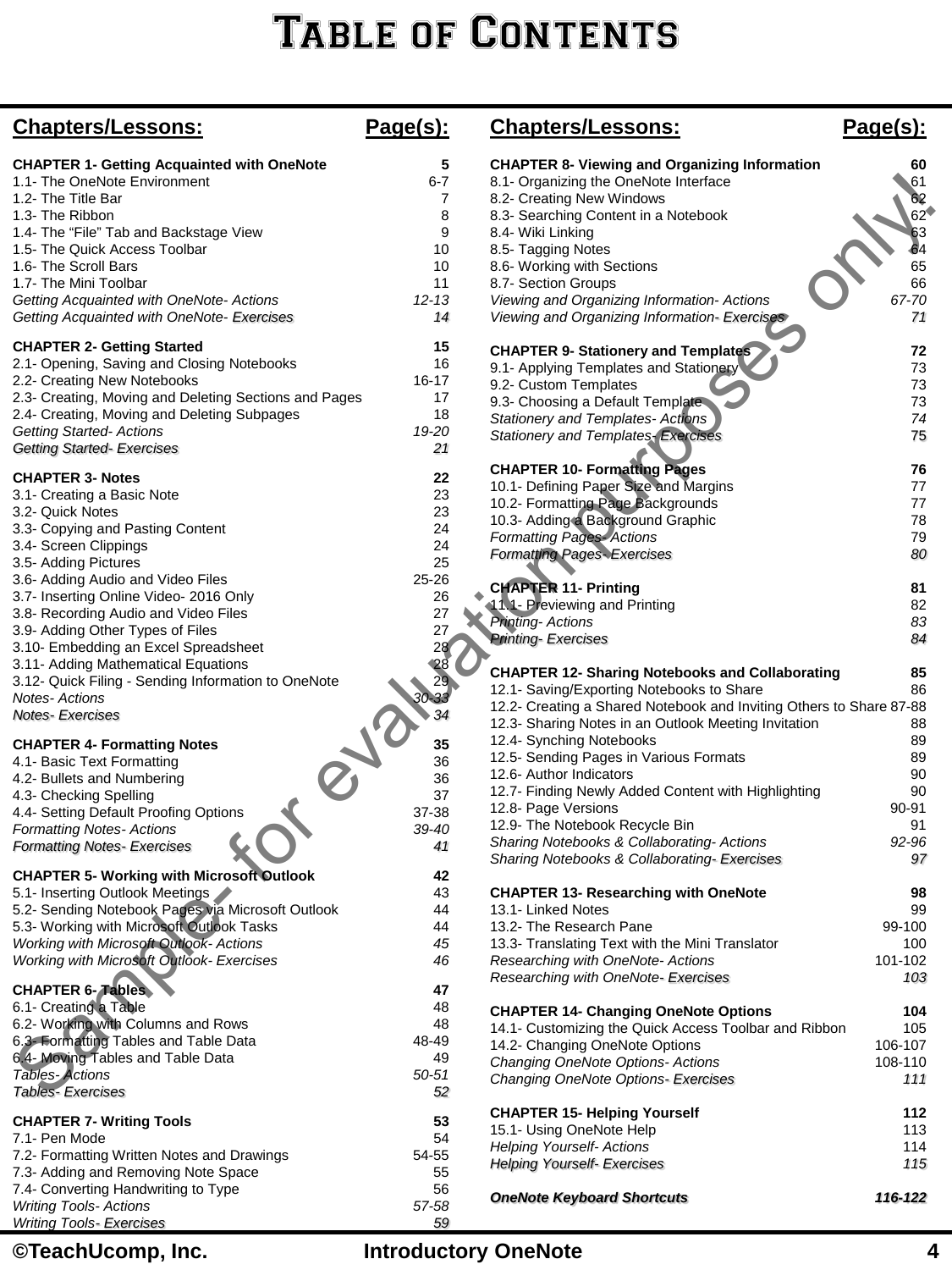# CHAPTER 1- GETTING ACQUAINTED WITH ONENOTE

- 1.1- The OneNote Environment
- 1.2- The Title Bar
- 1.3- The Ribbon
- 1.4- The "File" Tab and Backstage View Sample- Sample- For EXPLANSING CONTRACT CONTRACT CONTRACT CONTRACT CONTRACT CONTRACT CONTRACT CONTRACT CONTRACT CONTRACT CONTRACT CONTRACT CONTRACT CONTRACT CONTRACT CONTRACT CONTRACT CONTRACT CONTRACT CONTRACT CONTRACT CO
- 1.5- The Quick Access Toolbar
- 1.6- The Scroll Bars
- 1.7- The Mini Toolbar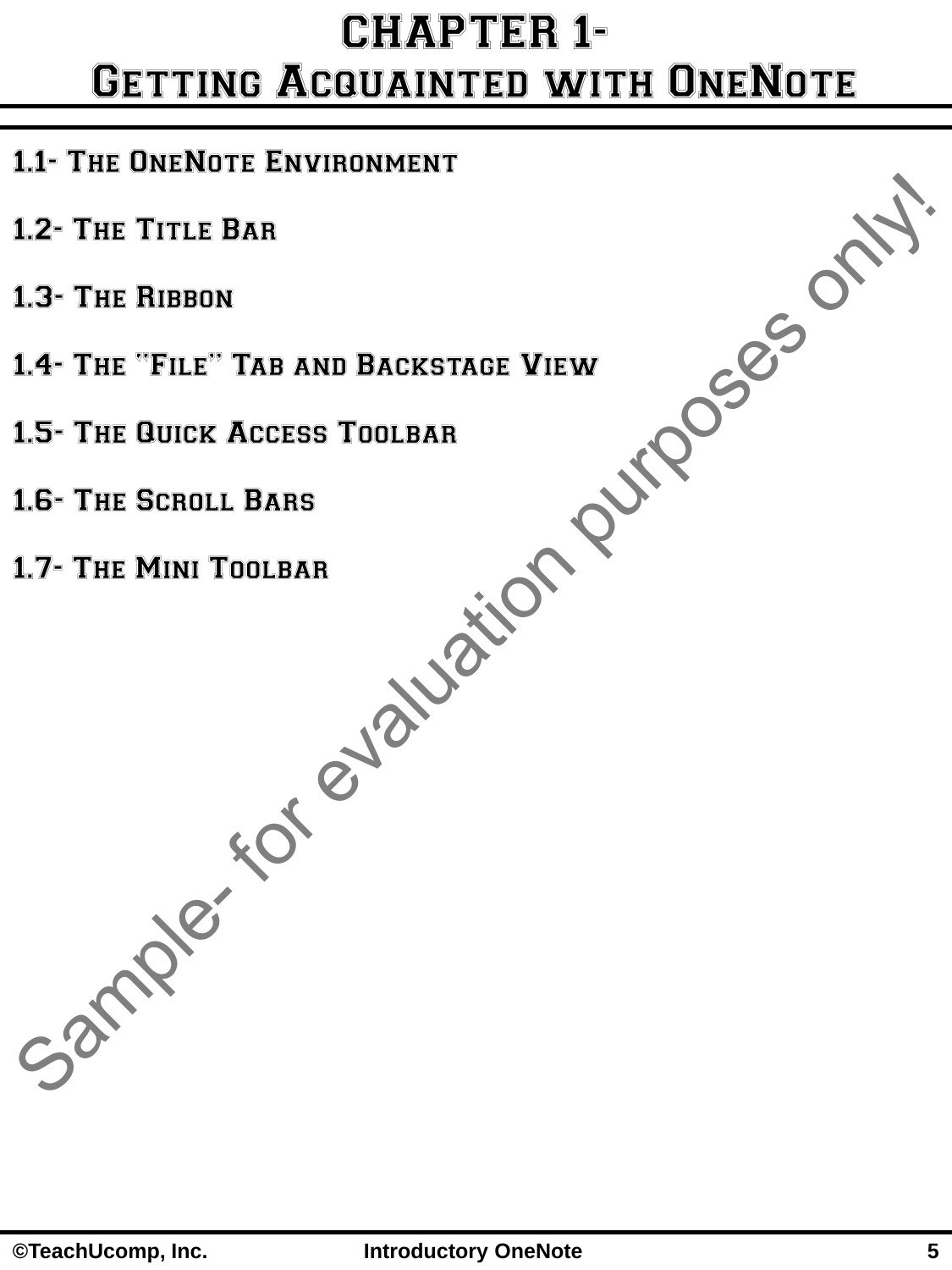# GETTING ACQUAINTED WITH ONENOTE

### **1.1- The OneNote Environment:**

The picture below is that of the initial screen when you start the OneNote application. When you start OneNote for the first time, the program opens a sample notebook called Personal. In the future when you start the application, the notebook you worked on last will open instead. The OneNote storage structure resembles that of a tabbed notebook. The beauty of OneNote is that you can customize the organization based on your personal tastes and needs. For example, you might have one notebook for personal information and one for work. Or, you might have one notebook for each project you work on. Each notebook you create is divided into sections and each section is then divided into pages.

Once the application and notebook are open, you view information about the notebook in four areas of the OneNote application window. First, we have the Notebook Drop-Down Navigation at the top of the program window, which displays buttons for the notebooks you create. You will use the drop-down to select a notebook to work on. In versions prior to 2013, notebooks were instead displayed in a collapsed Notebook pane at the left side of the application interface. In versions 2013 and 2016, you can access and display the old navigation by clicking the pin button in the notebook drop-down. This is also the same button to click to make the Notebook pane disappear. The Navigation Bar is collapsed by default, only displaying a button for each notebook. You can easily switch between notebooks in the Navigation Bar by clicking on one of these buttons to display it. You can click the small, downward-pointing arrows to collapse and expand the contents of the notebooks. You can then click on any of these areas within the notebook to quickly jump to that section.

The "Content" pane is the area in the center of the application window and displays the active notebook page. For pages that you create, the page title appears in the Title Bar at the top of the program window and displays the name of the page.

Just above the Content" pane is the Notebook Header, which displays tabs of the various sections of the active notebook. You can easily jump to different areas of the notebook by clicking on these tabs.

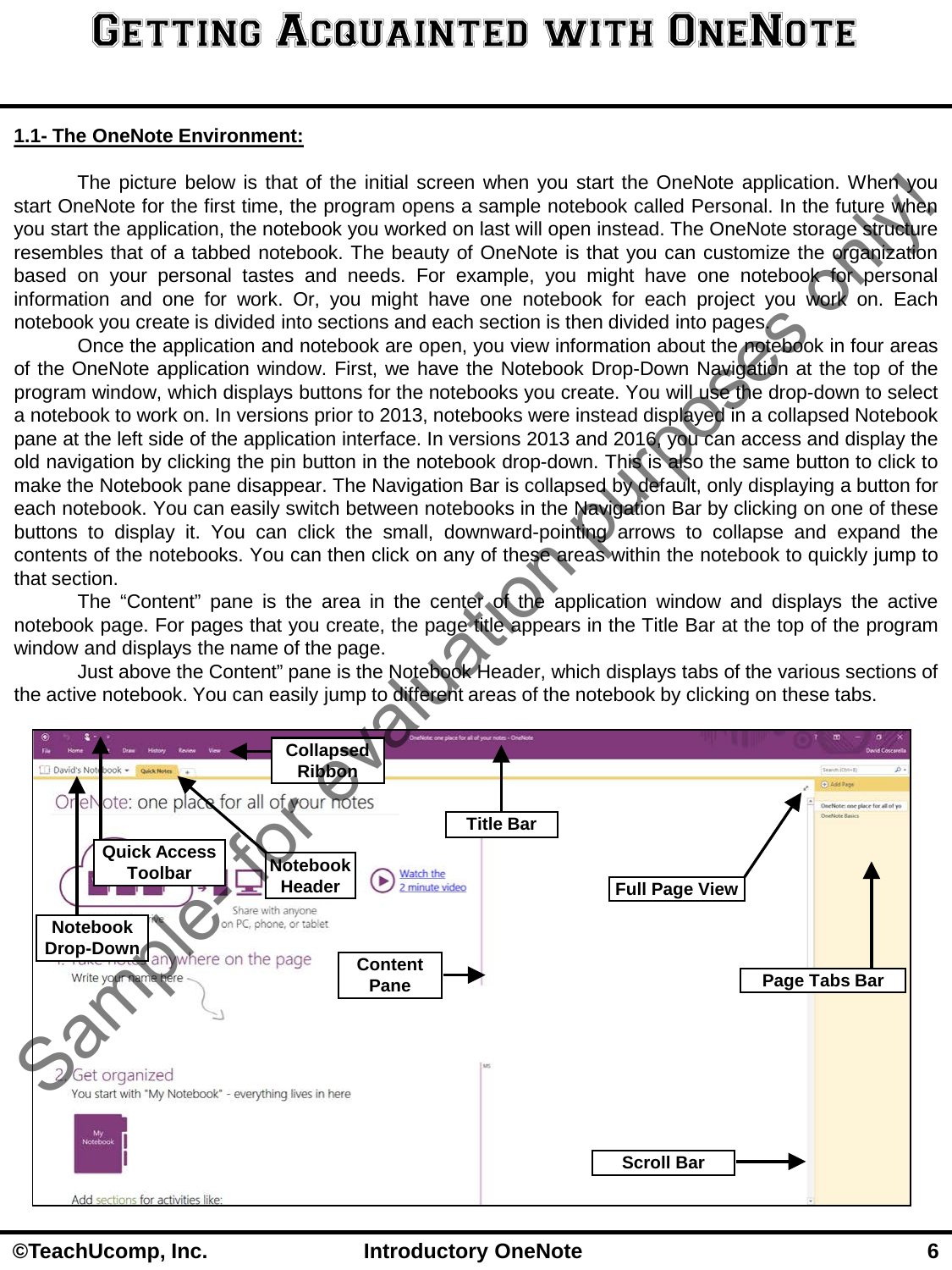### **1.1- The OneNote Environment- (Cont'd.):**

The Page Tabs Bar is located to the right of the "Content" pane and displays page tabs that you can click to easily move between the pages of the active section. OneNote displays a tab for each page in the current section, by default.

The other object we will examine is the Ribbon at the top of the application window. This tool is where you can find all of the tabs, button groups, and commands available for use within the program. If you are familiar with the Ribbon, one thing to note that is different from other Office applications is that the Ribbon is collapsed by default in OneNote to provide more space for the notebook page. You simply click on a tab to display the ribbon. Selecting the "File" tab within the Ribbon allows you access to the "Backstage View" shared by Microsoft Office products. In the "Backstage View" you will find the most common file management commands, such as creating a new notebook, sharing notebooks, and printing.

Above the Ribbon is the Quick Access Toolbar. You can easily add buttons to this toolbar for the commands that you use most frequently and wish to always have available. You will notice several important buttons are already set here, such as "Back" and "Undo." The buttons that you have added to this toolbar are easily removed. We will examine how to use and customize the Quick Access Toolbar in an upcoming lesson.

If you are upgrading from a version prior to 2013, one of the things you may notice is a clean, fresh look to the user interface. OneNote 2013 and 2016 provide support for touch-enabled devices so that you can use OneNote without the need for a keyboard. If you want to enlarge the space between buttons on the Ribbon to make it easier to select options with your fingers, you can use the "Touch/Mouse Mode" button. Simply add the "Touch/Mouse" button to the Quick Access Toolbar so that you can switch between modes easily. Click or tap the down arrow on the Quick Access Toolbar and then select "Touch/Mouse Mode" to add it to the toolbar. Then, just tap or click the "Touch/Mouse Mode" button on the Quick Access Toolbar and select the mode you want. The Page Table Bar is located to the right of the "Content pane and display page table to the action of the Content page of the content serion, OreNote displays a table free colon, by detail. If you can infor all of the co

# **1.2- The Title Bar:**

The Title Bar is the bar that runs across the top of the window. The name of the notebook page that you are working on will be displayed here. At the right end of the Title Bar are three buttons in a button group: "Minimize," "Maximize/Restore Down," and "Close," respectively. These buttons affect the display of the application window.

Clicking the "Minimize" button will send the application down to the Windows Taskbar, where you can view it later by clicking on its entry in the Windows Taskbar.

Clicking the "Maximize" button will enlarge your application window to full-screen size. It will also toggle the function of the same button to the "Restore Down" command. Clicking the "Restore Down" button will change the size of the window, allowing you to size and position it onscreen as you wish using your mouse. When you click the "Restore Down" button, it will toggle back into the "Maximize" button.

Clicking the "Close" button will simply close the OneNote application. All of the changes you have made will be saved automatically.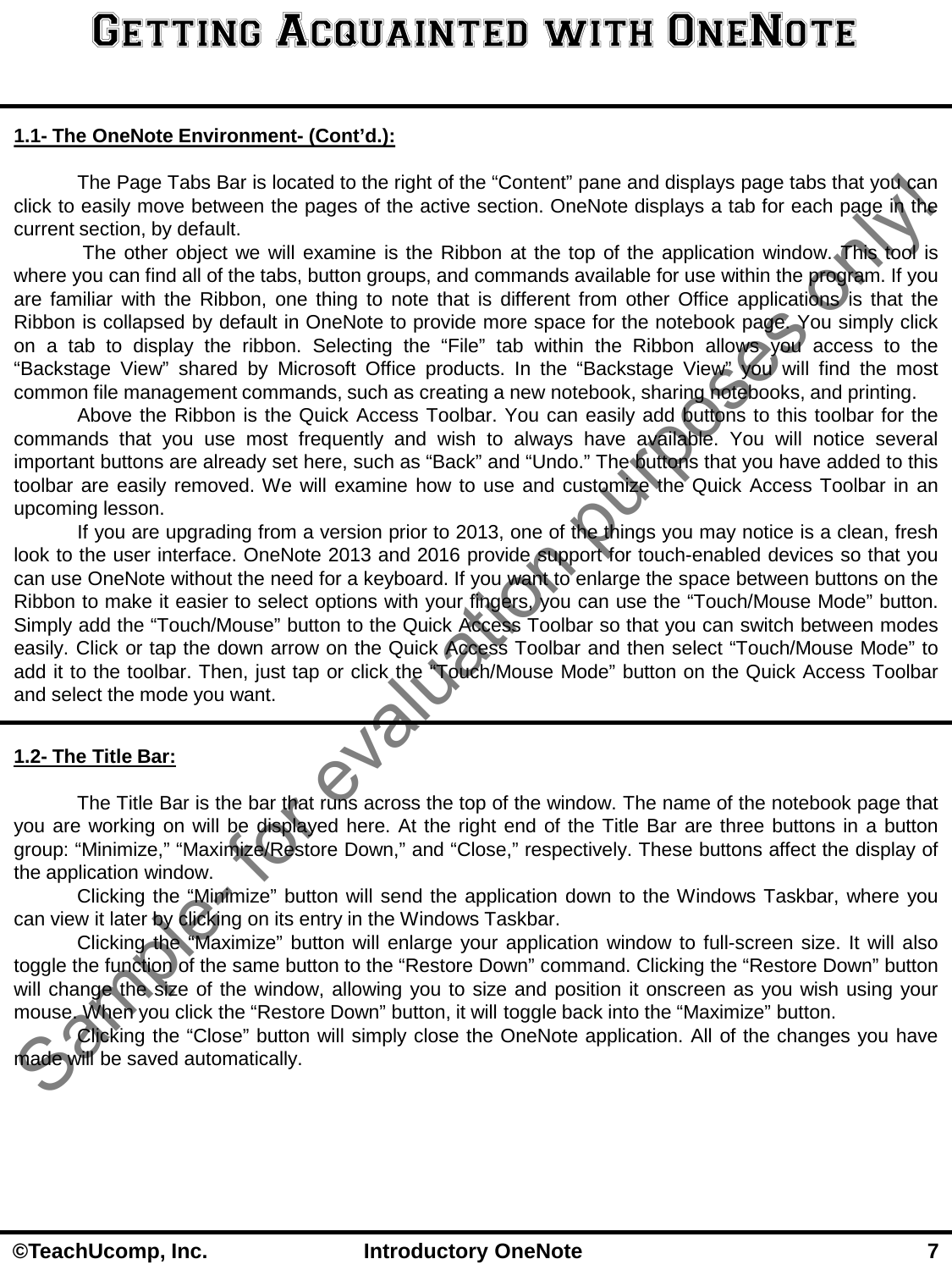# GETTING ACQUAINTED WITH ONENOTE

### **1.3- The Ribbon:**

The main tool available for you to use in OneNote is the Ribbon. This object allows you to perform all of the commands available in the program. The Ribbon is divided into tabs and within these tabs are different groups of commands. The commands in each group can be accessed either through the use of buttons, boxes, or menus that are available within the group. As we have mentioned, OneNote is different from other Office applications in that the Ribbon is collapsed, by default. If it is collapsed, you can display the Ribbon by simply clicking on the name of one of the tabs. To collapse the Ribbon, just click on the name of the active tab. Once collapsed, you can expand it again by clicking any tab.

You should also notice that when you click on a tab name to display the Ribbon, it hides the Notebook Header and other options. If you want to display the Ribbon without obscuring the other features, you can double-click on a tab within the Ribbon to both hide and show the contents of the Ribbon. Once the Ribbon is displayed, you can simply click on the main tabs shown in the Ribbon to switch the groups displayed. The default tabs shown in the Ribbon are: "File," "Home," "Insert," "Draw," "History," "Review," and "View."

| File | Home<br>Insert                                       | Draw    | History    | Review<br>View                                                                                                                                                                                                                                                                                                                                                                                                                                                                                                                                                              |                               |                                                                                        |                              |                                     |                           |
|------|------------------------------------------------------|---------|------------|-----------------------------------------------------------------------------------------------------------------------------------------------------------------------------------------------------------------------------------------------------------------------------------------------------------------------------------------------------------------------------------------------------------------------------------------------------------------------------------------------------------------------------------------------------------------------------|-------------------------------|----------------------------------------------------------------------------------------|------------------------------|-------------------------------------|---------------------------|
|      | B & Cut<br>Paste <sub>at -</sub><br>S Format Painter | Calibri |            | $\begin{array}{c} \mathbf{1}_{\mathbf{1}}\mathbf{1}_{\mathbf{2}}\mathbf{1}_{\mathbf{3}}\mathbf{1}_{\mathbf{4}}\mathbf{1}_{\mathbf{5}}\mathbf{1}_{\mathbf{6}}\mathbf{1}_{\mathbf{7}}\mathbf{1}_{\mathbf{8}}\mathbf{1}_{\mathbf{7}}\mathbf{1}_{\mathbf{8}}\mathbf{1}_{\mathbf{8}}\mathbf{1}_{\mathbf{8}}\mathbf{1}_{\mathbf{8}}\mathbf{1}_{\mathbf{8}}\mathbf{1}_{\mathbf{8}}\mathbf{1}_{\mathbf{8}}\mathbf{1}_{\mathbf{8}}\mathbf{1}_{\mathbf$<br>B $I \subseteq \text{abc } X_2 \neq \left  \frac{dy}{dx} \cdot \mathbf{A} \right  \equiv \left  \mathbf{A} \right  \times$ | Heading 1<br><b>Heading 2</b> | To Do $(Ctrl+1)$<br>$\overline{\mathsf{v}}$<br>Important (Ctrl+2)<br>Question (Ctrl+3) | To Do<br>Find<br>Tag<br>Tags | Email<br>Outlook<br>Tasks ~<br>Page | 臀<br>Meeting<br>Details ~ |
|      | Clipboard                                            |         | Basic Text |                                                                                                                                                                                                                                                                                                                                                                                                                                                                                                                                                                             | Styles                        |                                                                                        | Tags                         | Email                               | Meetings                  |
|      |                                                      |         |            |                                                                                                                                                                                                                                                                                                                                                                                                                                                                                                                                                                             |                               |                                                                                        |                              |                                     |                           |

The "Home" tab includes buttons that allow you to format notebook content, insert and locate content tags (which we discuss later) and even coordinate notebook content with Microsoft Outlook. The "Insert" tab includes commands that allow you to insert, link to and attach images, files, audio/visual files, time stamps and special symbols. The "Draw" tab contains commands to insert and manipulate handwritten content. On the "History" tab, you will find commands to assist you in sharing a notebook and managing multiuser notebooks. The "Review" tab contains the commands for working with text stored on notebook pages. Here, you can check spelling, research word choices and even translate content to a different language. Finally, the "View" tab displays the commands to change the appearance of the OneNote window and notebook pages, change the magnification of notebook content and work with multiple program windows. The main tool available for you to use in One Noton is the Ribbon, This object allows you to perform and the end of the end of the end of the end of the end of the end of the end of the end of the end of the end of the en

In addition to the primary tabs available for you to use, you will also see special "contextual" tabs that will appear within the Ribbon when you have a particular type of object selected or inserted in your notebook. For example, you will see the "Table Tools/Layout" contextual tab appear when you have a table selected within your notebook page. The groups of buttons that then appear on the contextual tabs will be directly related to the type of object selected. You can make the contextual tabs disappear by clicking away from the selected object within the content window.

Although the Ribbon is collapsed by default, you can change it's display behavior to meet your needs. At the far right-end of the Title Bar, click or tap the "Ribbon Display Options" button to reveal a dropdown of display options. You can choose to set the Ribbon to "Auto-Hide" which collapses the Ribbon until you click at the very top of the application window to open it. When you click outside the Ribbon, it will hide again. You could also select to display the tabs only by choosing "Show Tabs" (until the tabs are clicked to show their contents). This is the default setting. But, you can also choose to set the Ribbon to "Show Tabs and Commands" which will display the entire Ribbon in the program interface, until you hide it by doubleclicking a tab name or by changing the display options with the "Ribbon Display Options" button again.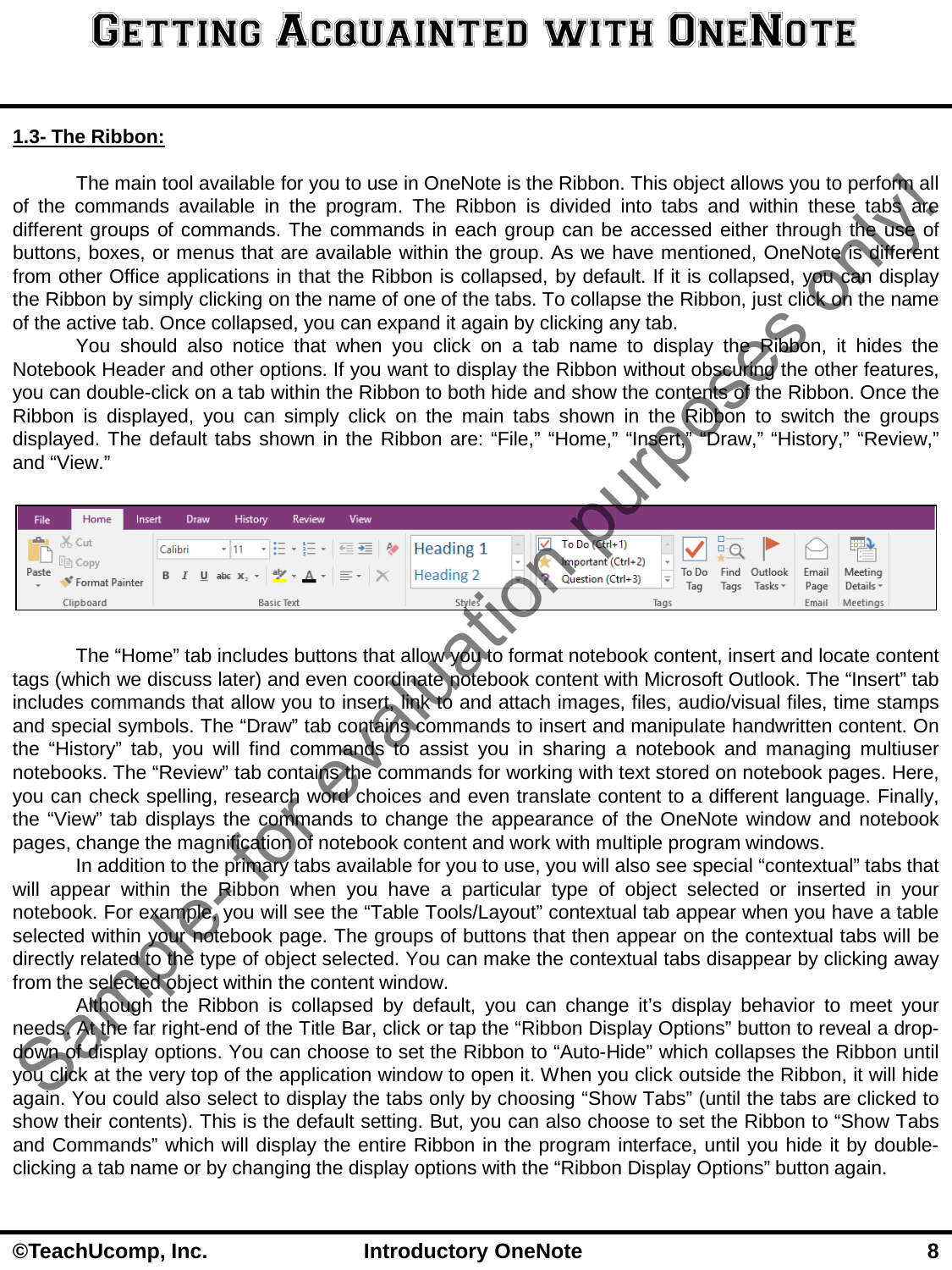### **1.4- The "File" Tab and Backstage View:**

The "File" tab within the Ribbon replaces the functionality of the older "File" menu in earlier versions of OneNote. You can click the "File" tab in the Ribbon to open a view of the file called the "Backstage View." In this view, you can perform all of your file management functions. This includes opening, printing, and sharing notebooks.

When you click the "File" tab within the Ribbon, you will no longer see the contents of the file (notebook) that you were working on, but rather you will see the "Backstage View" of your file. The commands that are shown at the left side of the view are the file management commands that are available for your program. These include "Info," "New," "Open," "Print," "Share," "Export," "Send," "Account," and "Options." When you click on a command in the Backstage View, you will then see additional options for the selected command appear to the right. You can then make additional selections in this new section, as needed. For example, to create a new notebook, you would click the "New" command, select the desired location where the notebook will be stored, and enter the notebook's name and location path at the right side of the Backstage View.

You can also click the "Options" command in the "File" tab to open the default options for OneNote. You can also manage any add-ins for the application here as well. We'll be taking a closer look at the functions contained in the Backstage View in upcoming lessons.

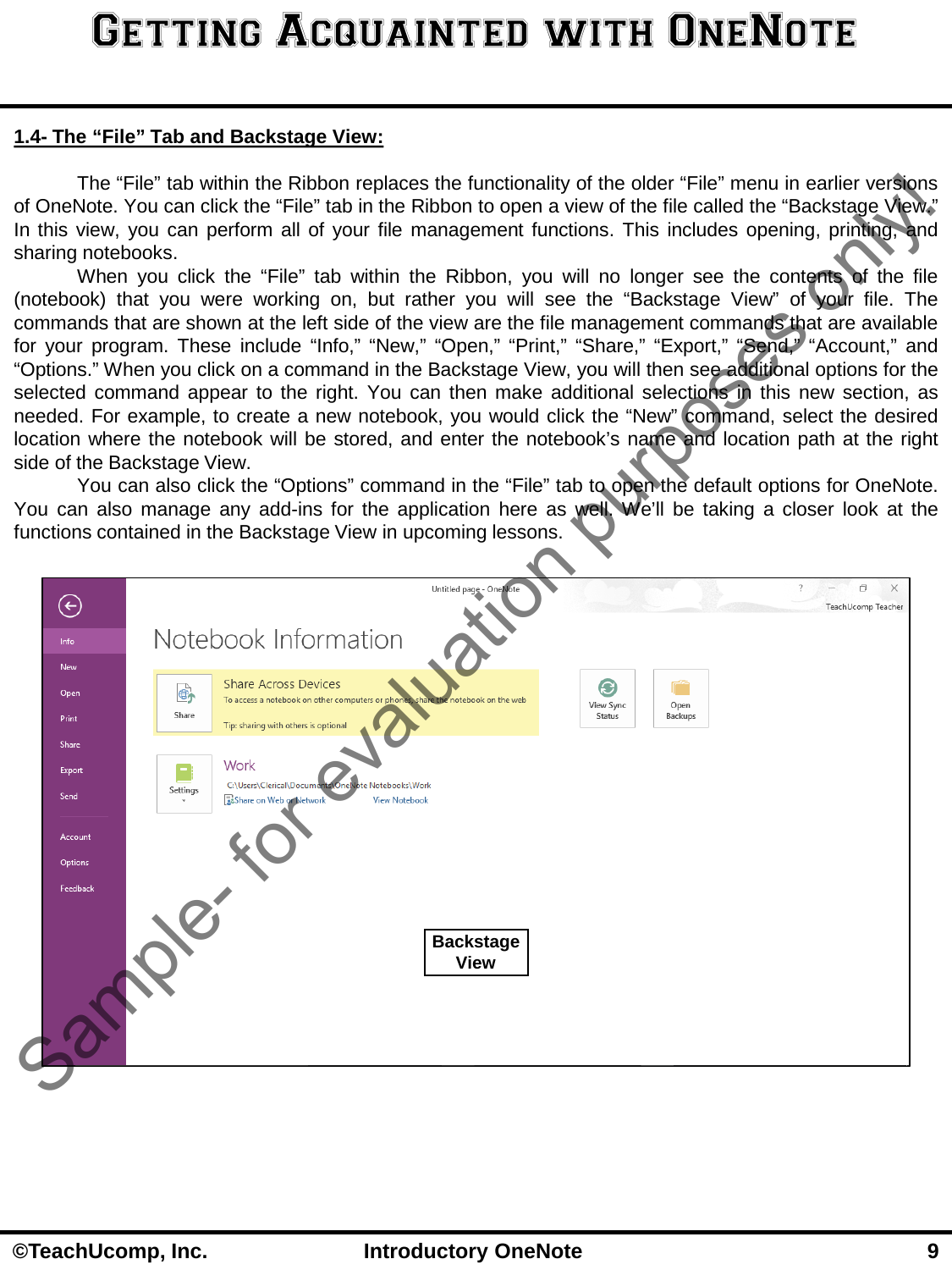### **1.5- The Quick Access Toolbar:**

The Quick Access toolbar is located above the Ribbon, by default. However, you can also place it below the Ribbon, if desired, by clicking the "Customize Quick Access Toolbar" button at the right end of the toolbar and then selecting the "Show Below the Ribbon" command. You can reset it to its default location by clicking the same "Customize Quick Access Toolbar" button and then choosing the "Show Above the Ribbon" command.

By default, you have buttons for quick access to the following commands: "Back" and "Undo." However, you can easily add buttons to this toolbar for the functions that you use most.

One way to add a button to the Quick Access toolbar is to right-click on any command button or function within the Ribbon which you want to add, and then choose the "Add to Quick Access Toolbar" command. The function will then be added to the Quick Access toolbar. To remove a button that you have added to the Quick Access toolbar, simply right-click on the button that you wish to remove in the Quick Access toolbar and choose the "Remove from Quick Access Toolbar" command from the pop-up menu that appears. The Quick Access tools is located above the Ribbon, by detail. However, you can also place it is considered above the Ribbon, if desired in the Ribbon Breakth in the steeling the "Customize Quick Access Tools" but in the s

You can more thoroughly customize the Quick Access toolbar by clicking the "Customize Quick Access Toolbar" button, and then choosing "More Commands…" to open the "OneNote Options" window. At the right side of the window are two sets of command button listings. The listing at the far right of the panel is the set of button commands that are currently shown in the Quick Access toolbar. The order in which the commands appear in this list from top to bottom is the order in which they will display from left to right within the Quick Access toolbar.

To the left of this panel is a listing of commands that you can add to the Quick Access toolbar. You can select which functions are shown in this list by selecting a command grouping to display from the "Choose commands from:" drop-down that is located above the list.

To add a command to the Quick Access toolbar from this list, click on the command that you wish to add from the choices available in the left list. Then click the "Add>>" button to move the selected command into the Quick Access toolbar list to the right.

You can remove a command from the Quick Access toolbar list at the right by clicking on it to select it, first. Then just click the "<<Remove" button to remove it from the list.

Also, you can change the order in which the buttons appear in the Quick Access toolbar by selecting a command in the list, and then clicking either the "Up" or "Down" arrow buttons to the right of this list. When you have finished customizing the content of the Quick Access Toolbar, click the "OK" button in the lower right corner of the "OneNote Options" window to save and apply your changes.

# **1.6- The Scroll Bars:**

When viewing your notebook pages, scroll bars will appear both vertically and horizontally along the right and bottom sides of your notebook page whenever the content extends beyond your screen display. They have arrows at each end that point in the direction in which they will scroll the page when you click them. You simply use the scroll bars to scroll through your page's content. You may click the arrows at the ends of the scroll bars to move through the page's content, or you may click and drag the box inside of the scroll bars to move across the page more rapidly. If you have a mouse with a scrolling wheel, you can simply roll the scroll wheel on your mouse up or down to vertically scroll through the content in your page, as the scroll wheel on your mouse is typically set to work with the vertical scroll bar in Microsoft OneNote.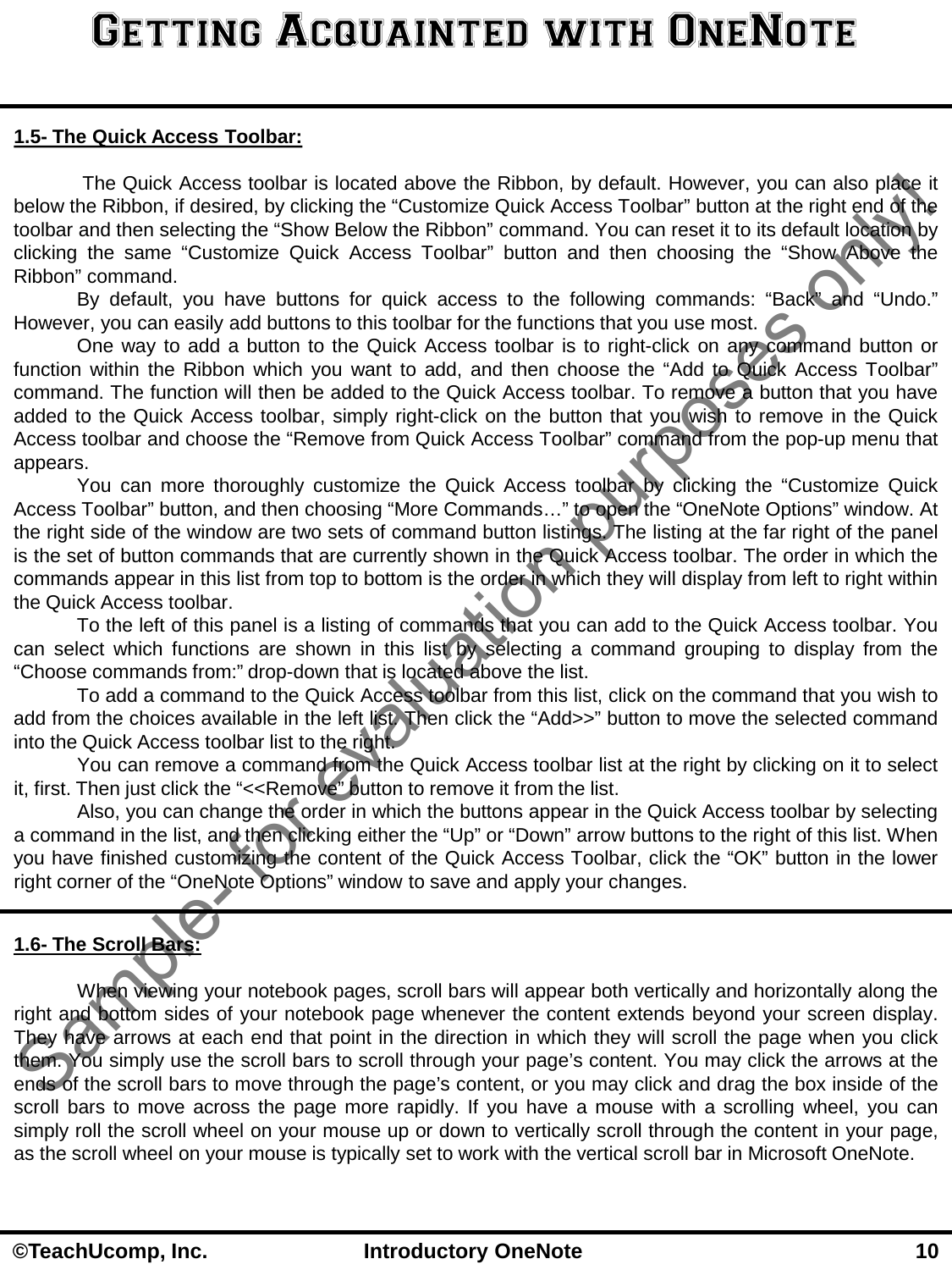# GETTING ACQUAINTED WITH ONENOTE

### **1.7- The Mini Toolbar:**

The Mini Toolbar contains several frequently-used formatting commands, such as "Font," "Font Size," "Font Color," "Bold," "Italics," "Bullets," and "Numbering." When you select text within a notebook page and hold your mouse pointer over it, you will see a small toolbar appear next to the selection. You can then select from the many buttons that appear in the Mini Toolbar to apply quick formatting to the selection.

If you are using a touch interface, select the text, then tap, hold, and release to reveal the Mini Toolbar. The toolbar shown when using a touch interface contains the same functionality as the desktop Mini Toolbar, plus Contextual Menu options such as "Paste," "Cut," "Copy," and others which you can reveal by clicking the "Show Contextual Menu" drop-down at the right end of the toolbar.

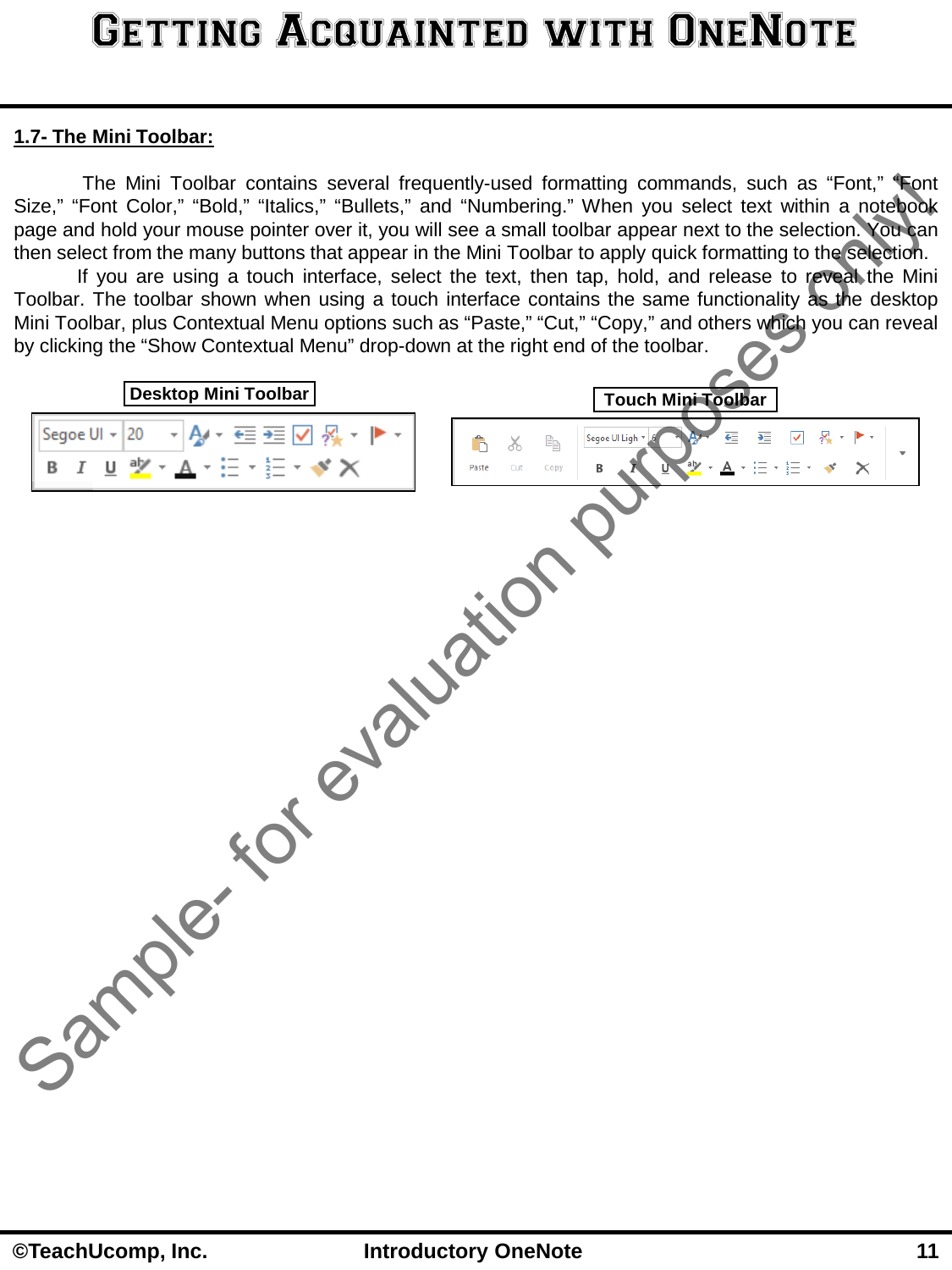# ACTIONS-Getting Acquainted with OneNote

### THE ONENOTE ENVIRONMENT:

- **1. To select notebooks to work on in OneNote 2013 and 2016**, use the Notebook Drop-Down Navigation at the top of the program window, below the Ribbon.
- **2. To display the old "Notebook Pane" at the left side of the application window**, click the pin button in the Notebook Drop-Down.
- 3. Click the pin button again to make the Notebook Pane disappear.
- **4. To switch between notebooks**, click the buttons in the Navigation Bar.
- 5. The "Content" pane is where you active notebook page is displayed.
- **6. To jump between sections in an open notebook**, click the tabs in the Notebook Header section.
- **7. To move between the pages in your notebook**, click the name of the page in the Page Tabs Bar to the right of the "Content" pane.
- **8. To access the commands and buttons used to manipulate OneNote**, use the Tabs in the Ribbon.
- **9. To access file management commands for OneNote**, click the "File" tab to view the Backstage View.
- **10. To access frequently used commands**, use the Quick Access Toolbar.
- **11. To toggle between Touch Mode and Mouse Mode**, click the "Customize Quick Access Toolbar" button and select "Touch/Mouse Mode" to add that button to the Quick Access Toolbar.
- 12. Click the "Touch/Mouse Mode" button in the Quick Access Toolbar to toggle between the modes.

# THE TITLE BAR:

- **1. To send the application down to the Windows Taskbar**, click the "Minimize" button.
- **2. To toggle between full-screen and a windowed view of the application**, click the "Maximize" button will enlarge your application window to full-screen size. It will also toggle the function of the same button to the "Restore Down" command. 1. To select notebooks to work on in Onel Note 2013 and 2016, use the Notebook Drop-Dewn<br>
Navigation at the top the program window, helow the Ribbon.<br>
2. To display the old "Notebook Pane" at the left side of the applicat
- **3. To close the OneNote application**, click the "Close" button.

THE RIBBON:

- **1. To both hide or show the contents of the Ribbon**, double-click on the active tab within the Ribbon.
- **2. To switch between the tabs in the Ribbon**, click on the name of the tab you want to switch to.
- **3. To set the display of the Ribbon**, use the "Ribbon Display Options" button in the Title Bar.
- 4. Choose from the options available "Auto-Hide Ribbon," "Show Tabs" or "Show Tabs and Commands."

# THE "FILE" TAB AND BACKSTAGE VIEW:

- **1. To access file management functions for your notebook, like opening, printing and sharing notebooks**, click the "File" tab in the Ribbon to display the Backstage View.
- 2. Choose from the listed commands to view the options for that command.
- The options will be displayed on the right-side of the screen.
- **4. To set the default options for OneNote**, click the "Options" command to open the OneNote Options dialog box.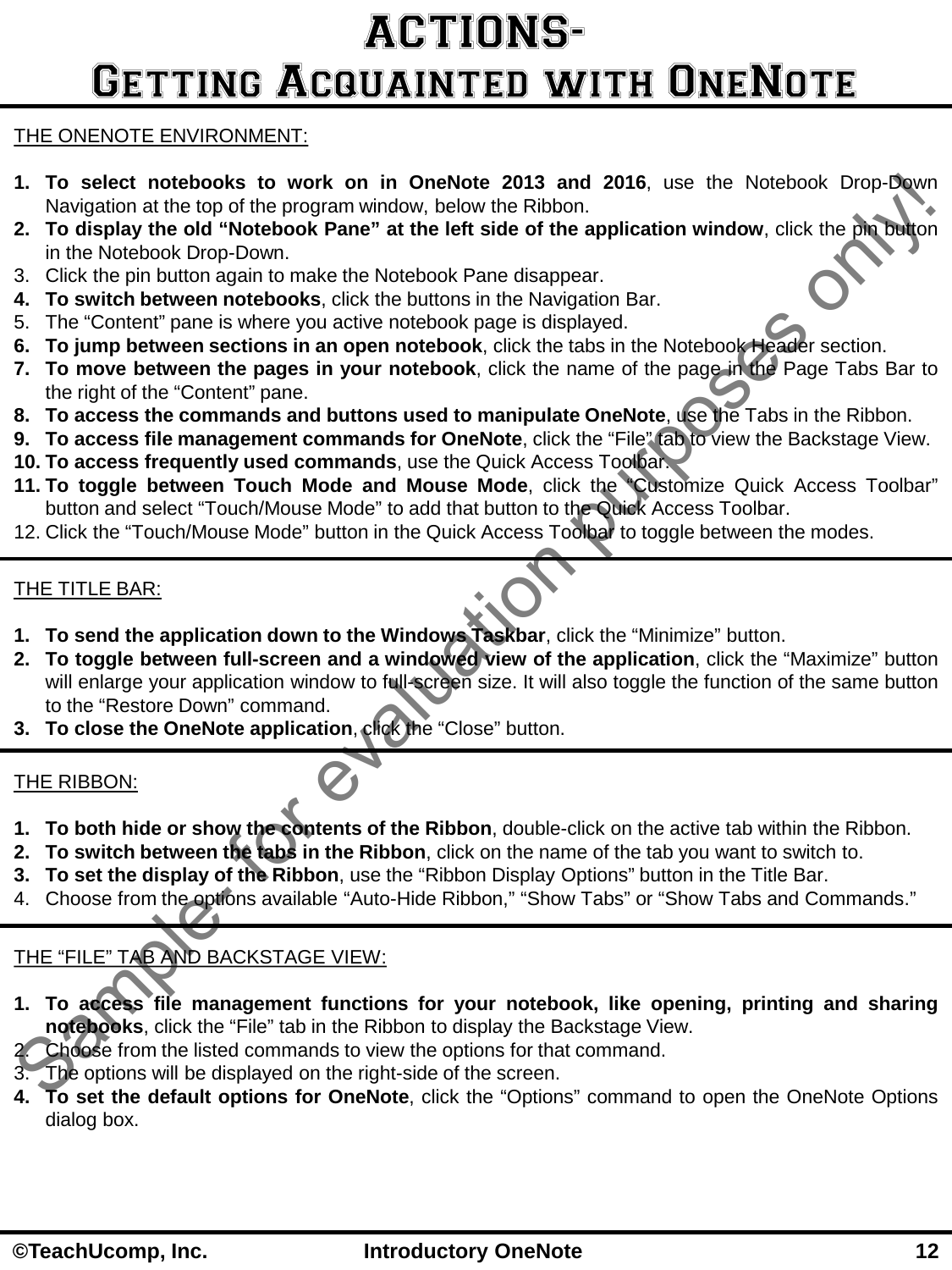# ACTIONS-Getting Acquainted with OneNote

### THE QUICK ACCESS TOOLBAR:

- **1. To display the Quick Access Toolbar below the Ribbon**, click the "Customize Quick Access Toolbar" button at the right end of the toolbar and select the "Show Below the Ribbon" command.
- **2. To reset it to its default location**, click the same "Customize Quick Access Toolbar" button and choose the "Show Above the Ribbon" command.
- **3. To add a command from the Ribbon to the Quick Access Toolbar**, right-click on any command button or function within the Ribbon which you want to add and choose the "Add to Quick Access Toolbar" command.
- **4. To remove a button that you have added to the Quick Access Toolbar**, right-click the button you wish to remove in the Quick Access toolbar, and choose the "Remove from Quick Access Toolbar" command.
- **5. To more thoroughly customize the Quick Access Toolbar**, click the "Customize Quick Access Toolbar" button and choose "More Commands…" to open the "OneNote Options" window.
- 6. At the right side of the panel are two sets of command button listings. The listing at the far right is the set of button commands that are currently shown in the Quick Access Toolbar. To the left of this panel is a listing of commands that you can add to the Quick Access Toolbar. You can select which functions are shown in this list by selecting a command grouping to display from the "Choose commands from:" dropdown that is located above the list. 1. To display the Quick Access Toolbar, richt in the Club coincide Access Toolbar, and the Club coincide Access Toolbar is the transie of the bisis details to adic and more that it is the seat it is the seat in the seat in
- **7. To add a command to the Quick Access Toolbar from this list**, click on the command that you wish to add from the choices available in the left list. Then click the "Add>>" button to move the selected command into the Quick Access Toolbar list to the right.
- **8. To remove a command from the Quick Access Toolbar list at the right**, click on it to select it, and click the "Remove" button to remove it from the list.
- **9. To change the order in which the buttons appear in the Quick Access Toolbar**, select a command in the right list, and click either the "Up" or "Down" arrow buttons to the right of this list.
- 10. When you have finished customizing the content of the Quick Access Toolbar, click the "OK" button in the lower right corner of the "OneNote Options" window to save and apply your changes.

# THE SCROLL BARS:

- **1. To navigate vertically through your OneNote page**, use the scroll bar on the right side of the screen.
- 2. Alternatively, if your mouse has a scroll wheel, scroll up and down to navigate vertically.
- **3. To navigate horizontally through your OneNote page**, use the scroll bar on the bottom of the screen.
- 4. You may click the arrows at the ends of the scroll bars to move through the page's content, or you may click and drag the box inside of the scroll bars to move across the page more rapidly.

# THE MINI TOOLBAR:

**1. To view and use the Mini Toolbar on a non-touch interface**, select text within a page and hold your mouse pointer over it.

- **2. If using a touch interface**, select the text, then tap, hold, and release to reveal the Mini Toolbar.
- 3. The toolbar shown when using a touch interface contains the same functionality as the desktop Mini Toolbar, plus Contextual Menu options such as "Paste," "Cut," "Copy," and others which you can reveal by clicking the "Show Contextual Menu" drop-down at the right end of the toolbar.
- 4. Select from the many buttons that appear in the Mini toolbar to apply quick formatting to the selection.